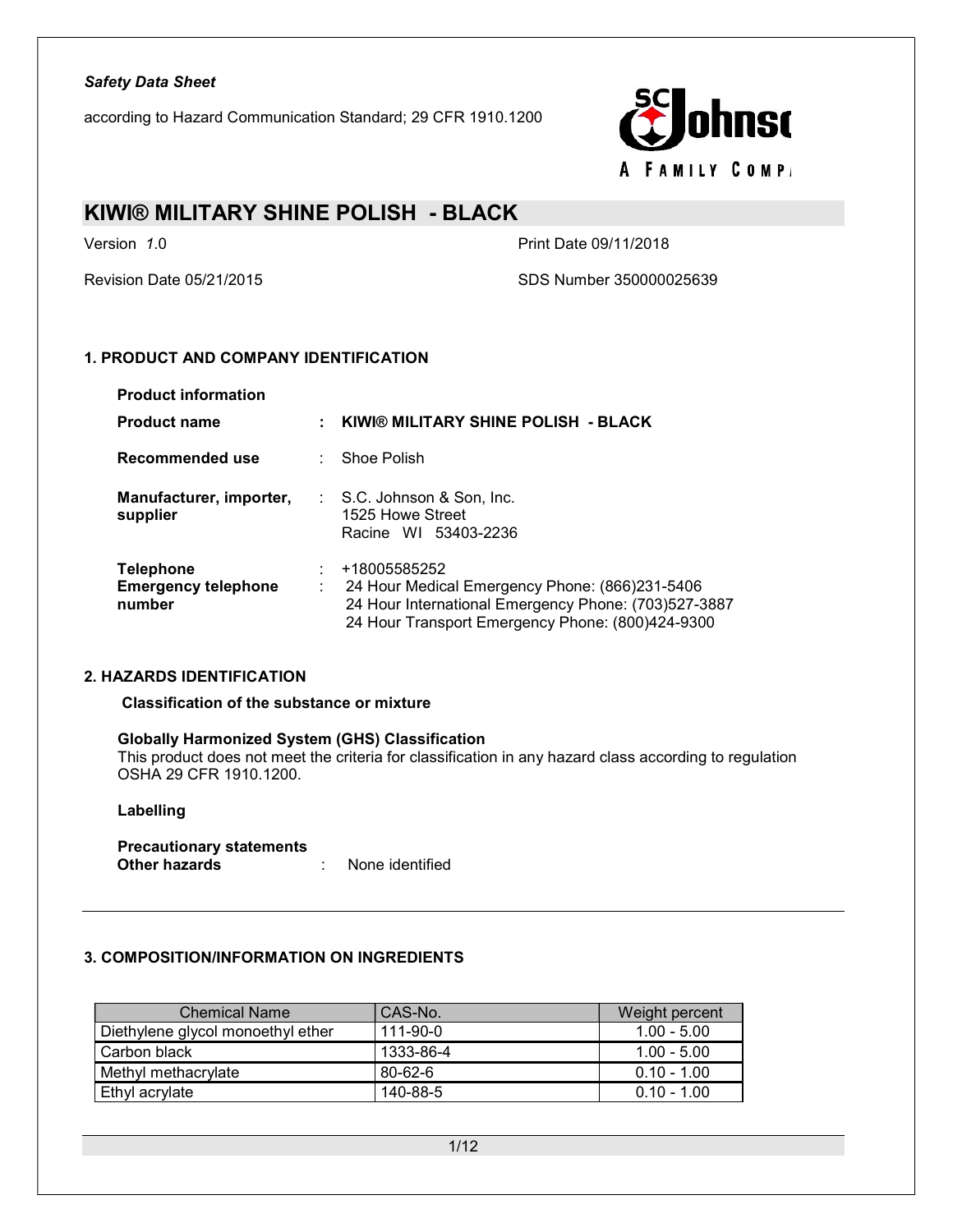according to Hazard Communication Standard; 29 CFR 1910.1200



### KIWI® MILITARY SHINE POLISH - BLACK

Version 1.0 Print Date 09/11/2018

Revision Date 05/21/2015 SDS Number 350000025639

The specific chemical identity and/or exact percentage (concentration) of this composition has been withheld as a trade secret.

For additional information on product ingredients, see www.whatsinsidescjohnson.com.

| <b>4. FIRST AID MEASURES</b>                   |                              |                                                                                                                                                                                                        |
|------------------------------------------------|------------------------------|--------------------------------------------------------------------------------------------------------------------------------------------------------------------------------------------------------|
| Eye contact                                    |                              | No special requirements                                                                                                                                                                                |
| <b>Skin contact</b>                            |                              | No special requirements                                                                                                                                                                                |
| <b>Inhalation</b>                              |                              | No special requirements.                                                                                                                                                                               |
| Ingestion                                      |                              | No special requirements                                                                                                                                                                                |
|                                                |                              |                                                                                                                                                                                                        |
| <b>5. FIREFIGHTING MEASURES</b>                |                              |                                                                                                                                                                                                        |
| <b>Suitable extinguishing</b><br>media         |                              | Use water spray, alcohol-resistant foam, dry chemical or<br>carbon dioxide.                                                                                                                            |
| <b>Specific hazards during</b><br>firefighting |                              | Container may melt and leak in heat of fire.                                                                                                                                                           |
| <b>Further information</b>                     |                              | Fight fire with normal precautions from a reasonable distance.<br>Standard procedure for chemical fires. Wear full protective<br>clothing and positive pressure self-contained breathing<br>apparatus. |
| <b>6. ACCIDENTAL RELEASE MEASURES</b>          |                              |                                                                                                                                                                                                        |
| <b>Personal precautions</b>                    | $\mathcal{L}_{\mathrm{eff}}$ | Wash thoroughly after handling.                                                                                                                                                                        |

| <b>Environmental</b><br>precautions                                | : Outside of normal use, avoid release to the environment. |
|--------------------------------------------------------------------|------------------------------------------------------------|
| <b>Methods and materials</b><br>for containment and<br>cleaning up | : Dike large spills.<br>Clean residue from spill site.     |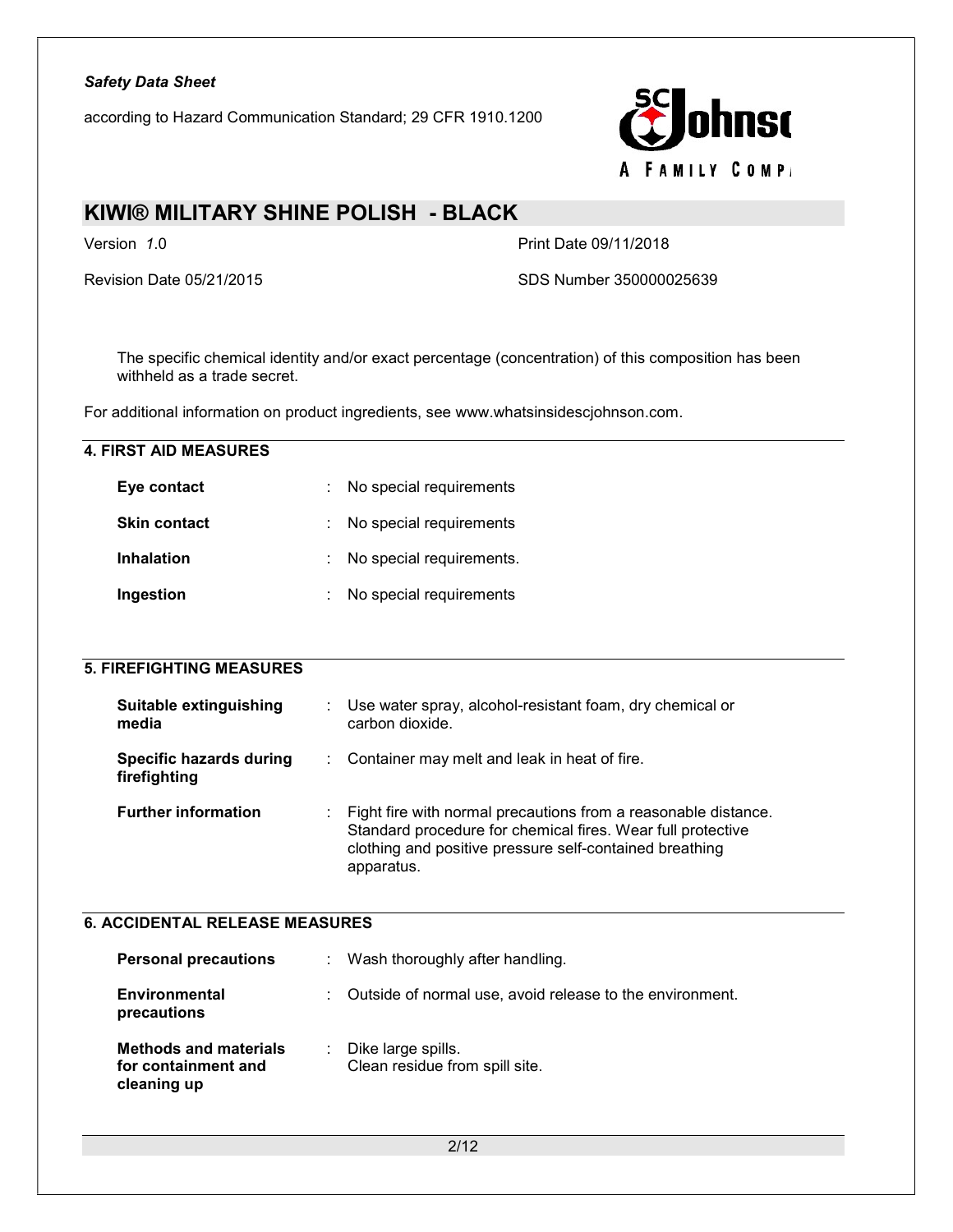according to Hazard Communication Standard; 29 CFR 1910.1200



### KIWI® MILITARY SHINE POLISH - BLACK

Version 1.0 **Print Date 09/11/2018** 

Revision Date 05/21/2015 SDS Number 350000025639

### 7. HANDLING AND STORAGE

| <b>Handling</b>                                         |                                                                                                                                  |
|---------------------------------------------------------|----------------------------------------------------------------------------------------------------------------------------------|
| <b>Precautions for safe</b><br>handling                 | Avoid contact with skin, eyes and clothing.<br>For personal protection see section 8.<br>KEEP OUT OF REACH OF CHILDREN AND PETS. |
| Advice on protection<br>against fire and explosion      | : Normal measures for preventive fire protection.                                                                                |
| <b>Storage</b>                                          |                                                                                                                                  |
| <b>Requirements for storage</b><br>areas and containers | Keep container closed when not in use.                                                                                           |

### 8. EXPOSURE CONTROLS/PERSONAL PROTECTION

### Occupational Exposure Limits

| Components     | CAS-No.   | mg/m3              | ppm    | Non-<br>standard<br>units | <b>Basis</b>                |
|----------------|-----------|--------------------|--------|---------------------------|-----------------------------|
| Carbon black   | 1333-86-4 | $3.5 \text{ mg/m}$ |        |                           | <b>OSHA TWA</b>             |
| Carbon black   | 1333-86-4 | $3$ mg/m $3$       |        |                           | <b>ACGIH</b><br><b>TWA</b>  |
| Ethyl acrylate | 140-88-5  | 100 mg/m3          | 25 ppm |                           | <b>OSHA TWA</b>             |
| Ethyl acrylate | 140-88-5  |                    | 15 ppm |                           | <b>ACGIH</b><br><b>STEL</b> |
| Ethyl acrylate | 140-88-5  |                    | 5 ppm  |                           | <b>ACGIH</b><br><b>TWA</b>  |

### Personal protective equipment

Respiratory protection : No special requirements.

Hand protection : No special requirements.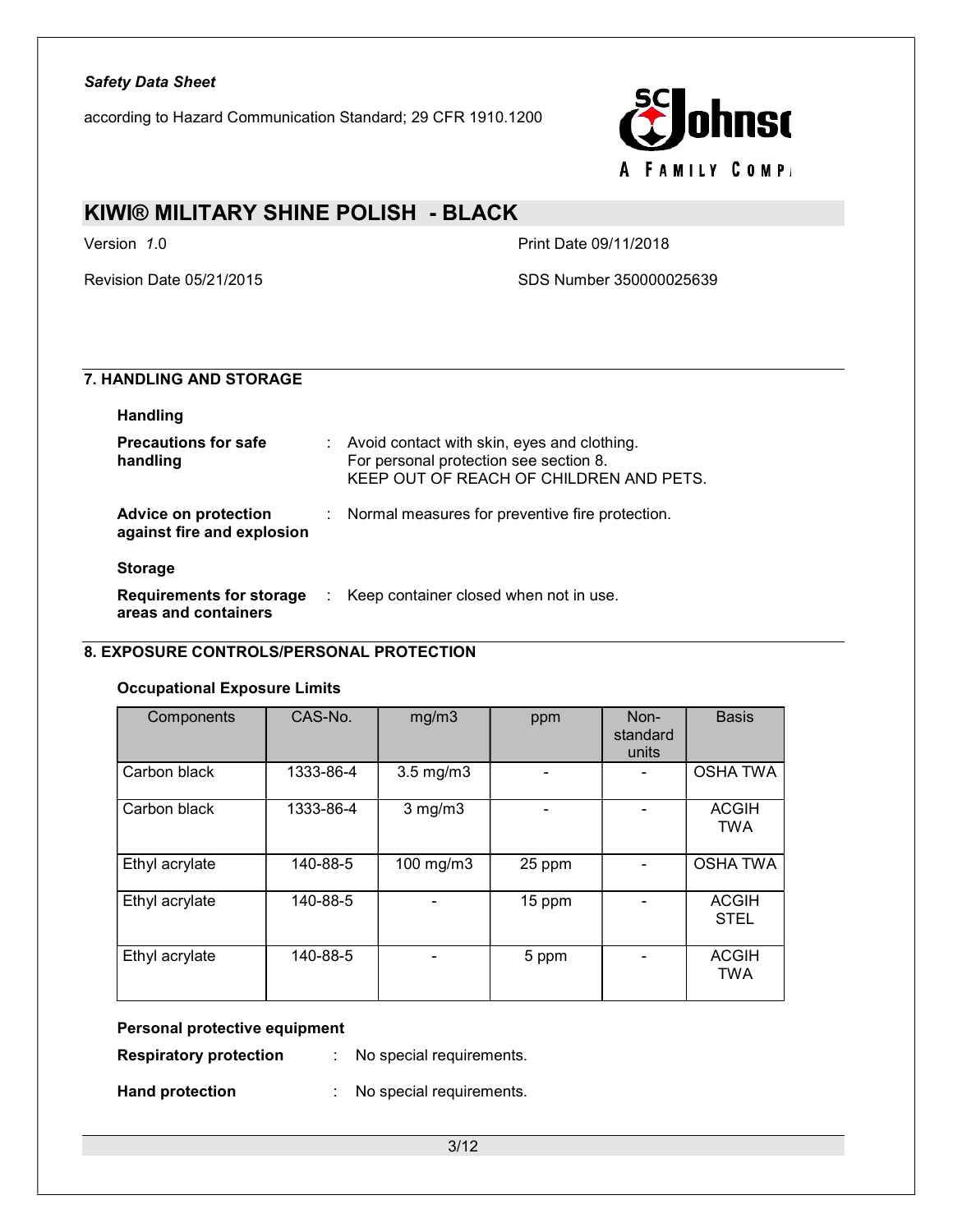according to Hazard Communication Standard; 29 CFR 1910.1200



## KIWI® MILITARY SHINE POLISH - BLACK Version 1.0 Print Date 09/11/2018 Revision Date 05/21/2015 SDS Number 350000025639 Eye protection : No special requirements. Skin and body protection : No special requirements. Hygiene measures : Handle in accordance with good industrial hygiene and safety practice. Wash thoroughly after handling.

### 9. PHYSICAL AND CHEMICAL PROPERTIES

| Form                                       |   | liquid                                                                         |
|--------------------------------------------|---|--------------------------------------------------------------------------------|
| Color                                      |   | black                                                                          |
| Odor                                       | ÷ | odourless                                                                      |
| <b>Odour Threshold</b>                     |   | : Test not applicable for this product type                                    |
| pH                                         |   | $: 9.5 - 10.5$                                                                 |
| Melting point/freezing point               |   | : Test not applicable for this product type                                    |
| Initial boiling point and<br>boiling range |   | $:$ > 100 °C                                                                   |
| <b>Flash point</b>                         |   | : does not flash                                                               |
| <b>Evaporation rate</b>                    |   | : Test not applicable for this product type                                    |
| <b>Flammability (solid, gas)</b>           |   | : Does not sustain combustion.                                                 |
| explosive limits                           |   | <b>Upper/lower flammability or</b> : Test not applicable for this product type |
| Vapour pressure                            |   | : Test not applicable for this product type                                    |
|                                            |   | 4/12                                                                           |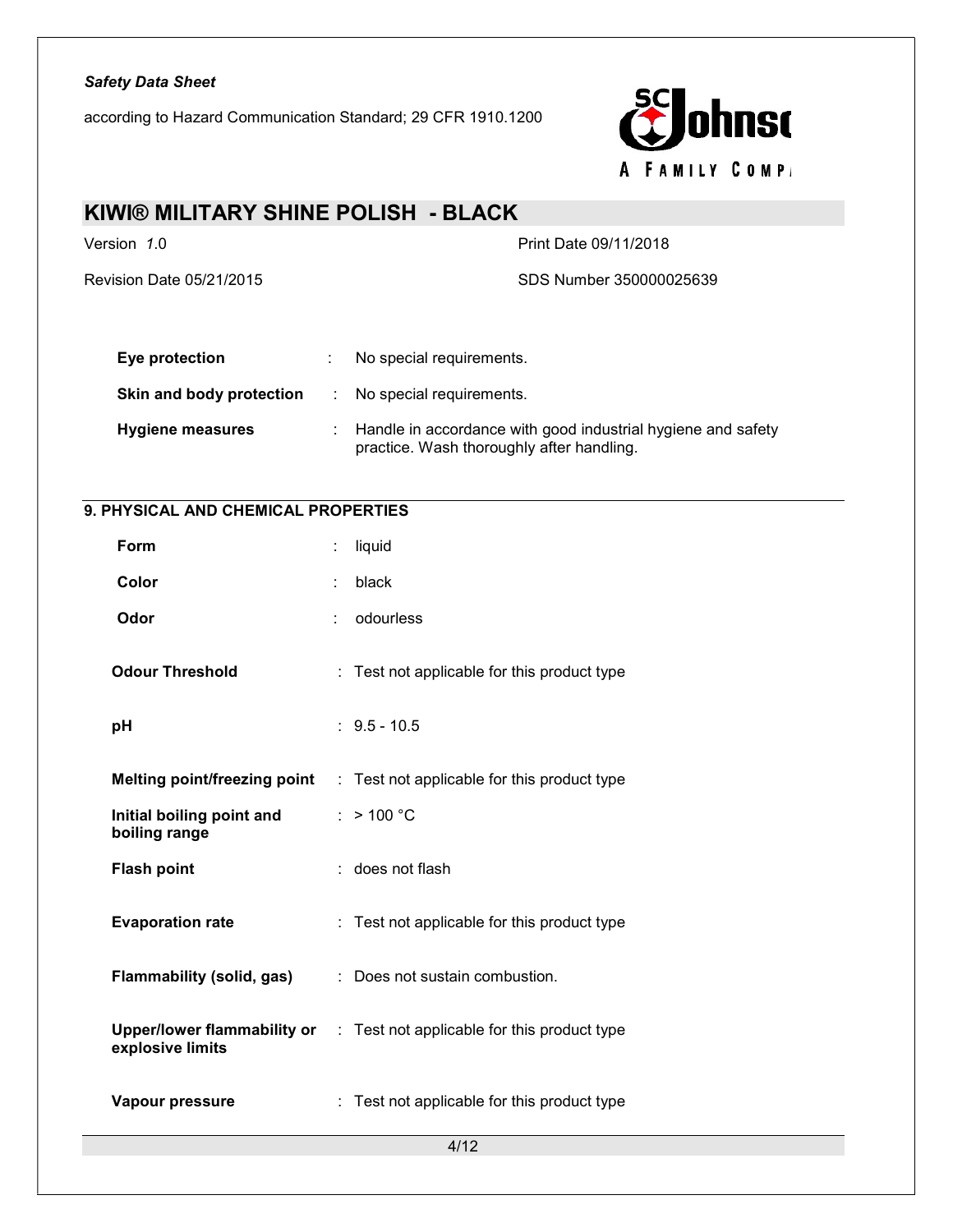according to Hazard Communication Standard; 29 CFR 1910.1200



### KIWI® MILITARY SHINE POLISH - BLACK

Version 1.0 **Print Date 09/11/2018** 

Revision Date 05/21/2015 SDS Number 350000025639

| <b>Vapour density</b>                                             | : Test not applicable for this product type                                                                           |  |  |  |
|-------------------------------------------------------------------|-----------------------------------------------------------------------------------------------------------------------|--|--|--|
| <b>Relative density</b>                                           | : 1.027 - 1.037 g/cm3 at 20 $^{\circ}$ C                                                                              |  |  |  |
| Solubility(ies)                                                   | : soluble                                                                                                             |  |  |  |
| Partition coefficient: n-<br>octanol/water                        | : Test not applicable for this product type                                                                           |  |  |  |
| <b>Auto-ignition temperature</b>                                  | : Test not applicable for this product type                                                                           |  |  |  |
|                                                                   | <b>Decomposition temperature</b> : Test not applicable for this product type                                          |  |  |  |
| Viscosity, dynamic                                                | : Test not applicable for this product type                                                                           |  |  |  |
| Viscosity, kinematic                                              | : Test not applicable for this product type                                                                           |  |  |  |
| <b>Oxidizing properties</b>                                       | : Test not applicable for this product type                                                                           |  |  |  |
| <b>Volatile Organic</b><br><b>Compounds</b><br>Total VOC (wt. %)* | : 0.3 % - additional exemptions may apply<br>*as defined by US Federal and State Consumer Product<br>Regulations      |  |  |  |
| <b>Other information</b>                                          | : None identified                                                                                                     |  |  |  |
| <b>10. STABILITY AND REACTIVITY</b>                               |                                                                                                                       |  |  |  |
| <b>Possibility of hazardous</b><br>reactions                      | : If accidental mixing occurs and toxic gas is formed, exit area<br>immediately. Do not return until well ventilated. |  |  |  |
| <b>Conditions to avoid</b>                                        | Direct sources of heat.                                                                                               |  |  |  |
|                                                                   | 5/12                                                                                                                  |  |  |  |
|                                                                   |                                                                                                                       |  |  |  |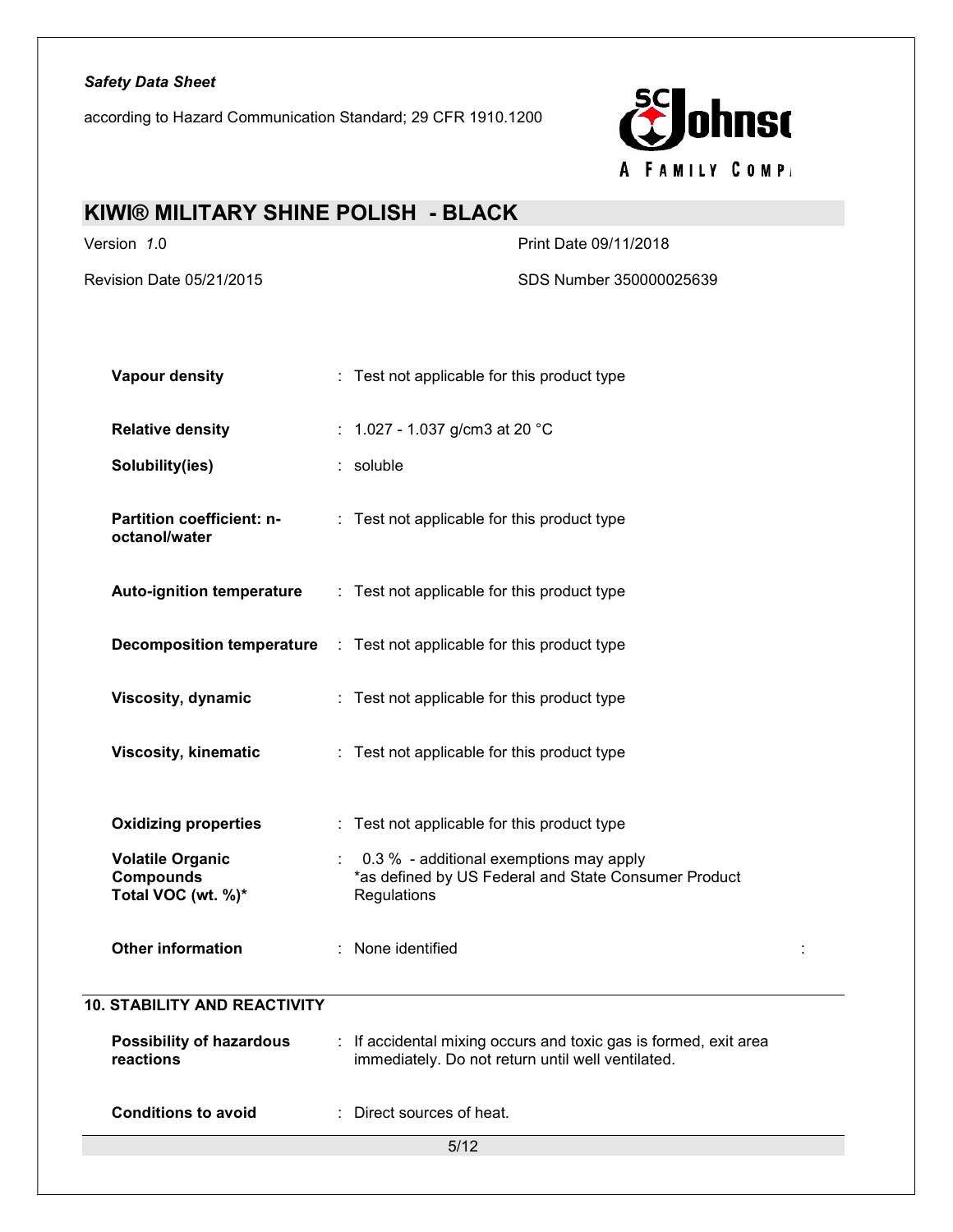according to Hazard Communication Standard; 29 CFR 1910.1200



| KIWI® MILITARY SHINE POLISH - BLACK        |                                                                                                                                           |  |  |  |
|--------------------------------------------|-------------------------------------------------------------------------------------------------------------------------------------------|--|--|--|
| Version 1.0<br>Print Date 09/11/2018       |                                                                                                                                           |  |  |  |
| <b>Revision Date 05/21/2015</b>            | SDS Number 350000025639                                                                                                                   |  |  |  |
|                                            |                                                                                                                                           |  |  |  |
|                                            |                                                                                                                                           |  |  |  |
| Incompatible materials                     | : Do not mix with bleach or any other household cleaners.<br>Strong bases                                                                 |  |  |  |
| <b>Hazardous decomposition</b><br>products | : Thermal decomposition can lead to release of irritating gases<br>and vapours.                                                           |  |  |  |
| <b>11. TOXICOLOGICAL INFORMATION</b>       |                                                                                                                                           |  |  |  |
| <b>Emergency Overview</b>                  | This product does not meet the criteria for classification in any<br>÷.<br>hazard class according to regulation OSHA 29 CFR<br>1910.1200. |  |  |  |
| <b>Acute oral toxicity</b>                 | : LD50 Oral<br>Calculated<br>> 5,000 mg/kg                                                                                                |  |  |  |
| <b>Acute inhalation toxicity</b>           | Not applicable                                                                                                                            |  |  |  |
| <b>Acute dermal toxicity</b>               | LD50 Dermal<br>estimated<br>> 2,000 mg/kg                                                                                                 |  |  |  |

| <b>GHS Properties</b>                | <b>Classification</b>      | <b>Routes of entry</b>     |
|--------------------------------------|----------------------------|----------------------------|
| Acute toxicity                       | No classification proposed | Oral                       |
| Acute toxicity                       | No classification proposed | Dermal                     |
| Acute toxicity                       | No classification proposed | Inhalation - Dust and Mist |
| Acute toxicity                       | No classification proposed | Inhalation - Vapour        |
| Acute toxicity                       | No classification proposed | Inhalation - Gas           |
| Skin corrosion/irritation            | No classification proposed |                            |
| Serious eye<br>damage/eye irritation | No classification proposed |                            |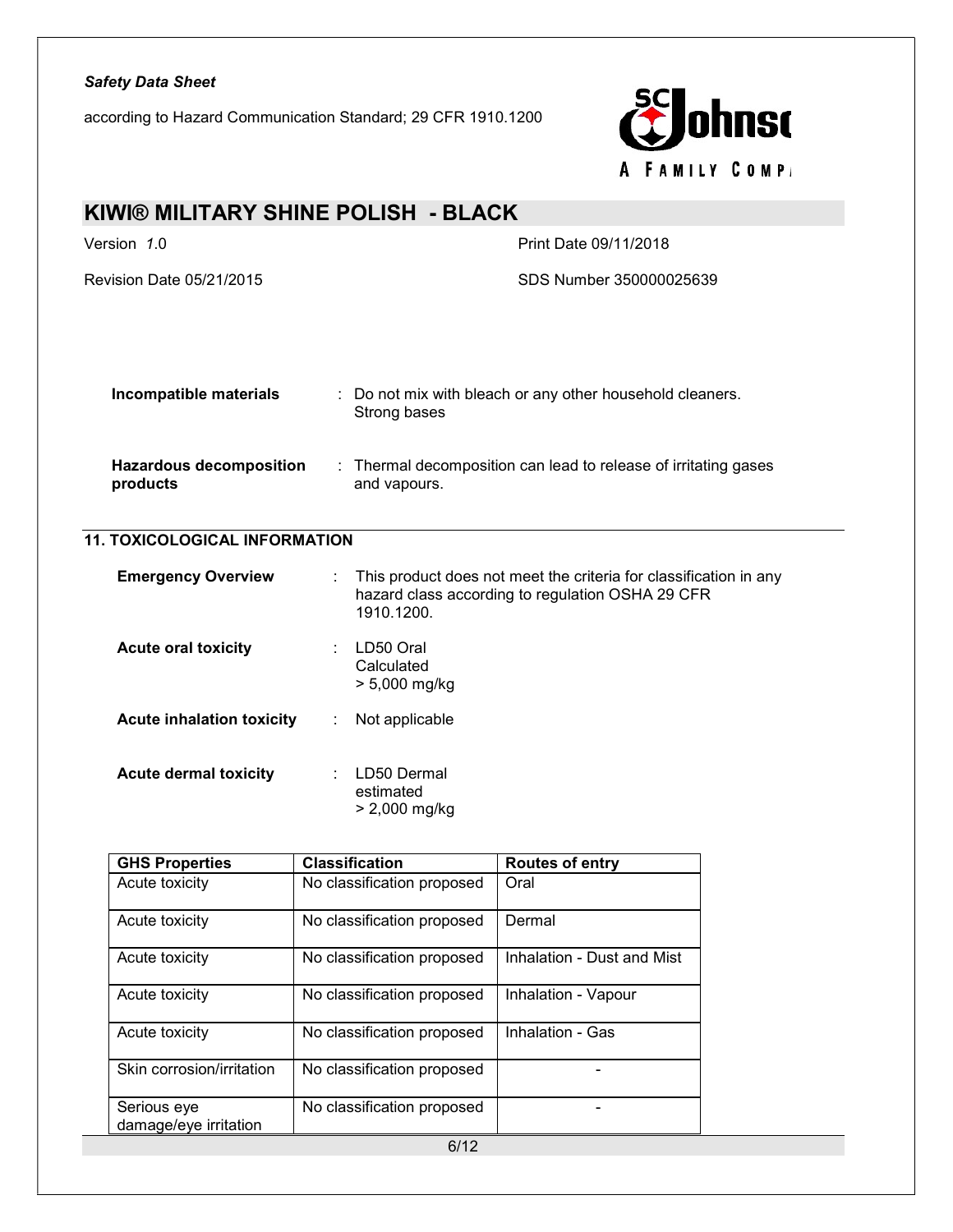according to Hazard Communication Standard; 29 CFR 1910.1200



### KIWI® MILITARY SHINE POLISH - BLACK

Version 1.0 Print Date 09/11/2018

Revision Date 05/21/2015 SDS Number 350000025639

| Skin sensitisation                                       | No classification proposed |  |
|----------------------------------------------------------|----------------------------|--|
| Respiratory<br>sensitisation                             | No classification proposed |  |
| Germ cell mutagenicity                                   | No classification proposed |  |
| Carcinogenicity                                          | No classification proposed |  |
| Reproductive toxicity                                    | No classification proposed |  |
| Specific target organ<br>toxicity - single<br>exposure   | No classification proposed |  |
| Specific target organ<br>toxicity - repeated<br>exposure | No classification proposed |  |
| Aspiration hazard                                        | No classification proposed |  |

Aggravated Medical Condition

: None known.

### 12. ECOLOGICAL INFORMATION

Product : The product itself has not been tested.

### **Toxicity**

The ingredients in this formula have been reviewed and no adverse impact to the environment is expected when used according to label directions.

#### Toxicity to fish

| <b>Components</b>                    | End point                     | <b>Species</b>      | Value      | <b>Exposure</b><br>time |
|--------------------------------------|-------------------------------|---------------------|------------|-------------------------|
| Diethylene glycol monoethyl<br>ether | flow-<br>through<br>test LC50 | Ictalurus punctatus | 6,010 mg/l | 96 h                    |
| Carbon black                         | No data<br>available          |                     |            |                         |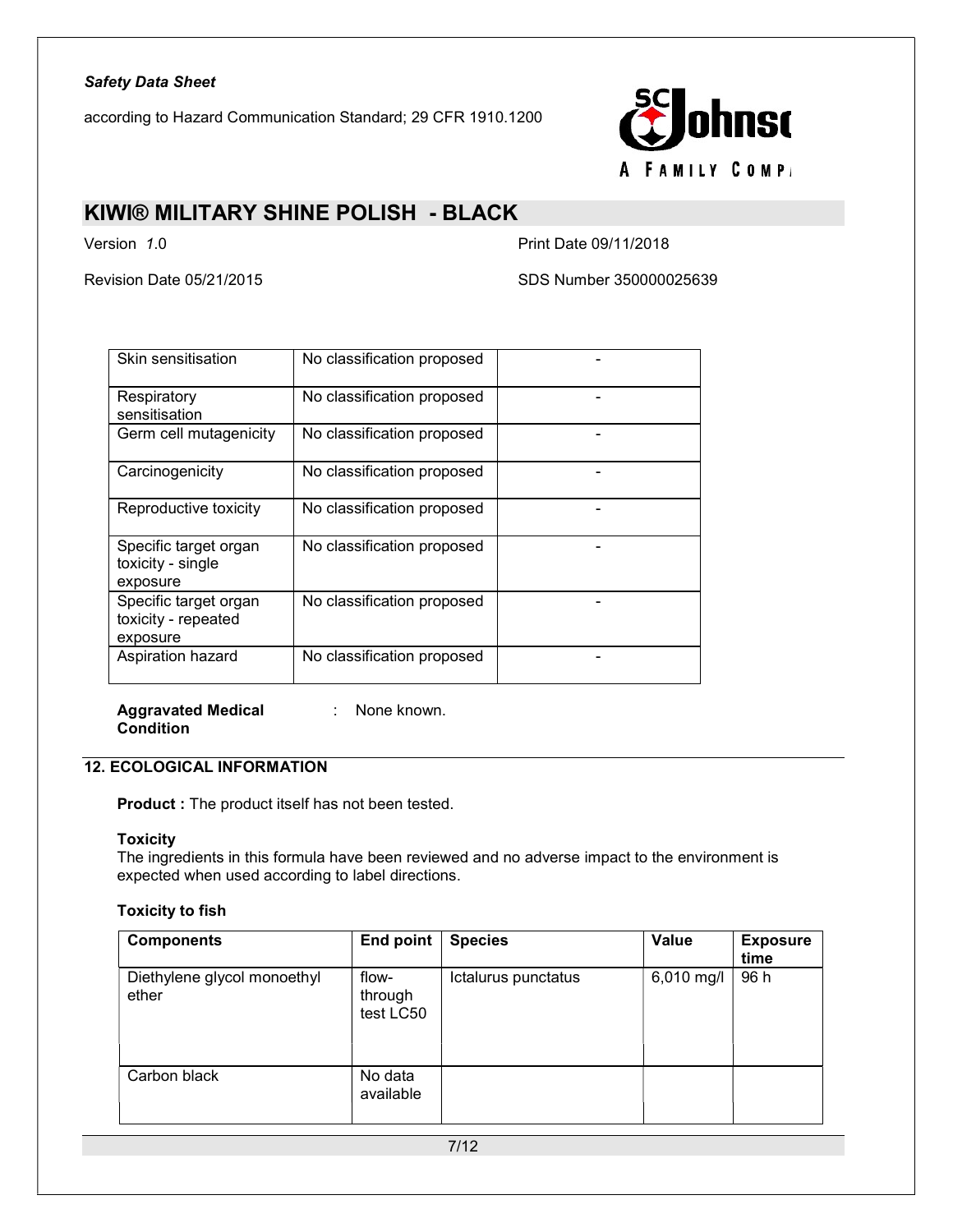according to Hazard Communication Standard; 29 CFR 1910.1200



### KIWI® MILITARY SHINE POLISH - BLACK

Version 1.0 **Print Date 09/11/2018** 

Revision Date 05/21/2015 **SDS Number 350000025639** 

| Methyl methacrylate |                                         |                                         |                      |      |
|---------------------|-----------------------------------------|-----------------------------------------|----------------------|------|
| Ethyl acrylate      | flow-<br>through<br>test<br><b>LC50</b> | Pimephales promelas<br>(fathead minnow) | $2.31 - 2.7$<br>mg/l | 96 h |

### Toxicity to aquatic invertebrates

| <b>Components</b>                    | End point                  | <b>Species</b>                | <b>Value</b>    | <b>Exposure</b><br>time |
|--------------------------------------|----------------------------|-------------------------------|-----------------|-------------------------|
| Diethylene glycol monoethyl<br>ether | static test<br><b>EC50</b> | Daphnia magna (Water<br>flea) | 1,982 mg/l      | 48 h                    |
| Carbon black                         | <b>EC50</b>                | Daphnia magna (Water<br>flea) | > 5,600<br>mg/l | 24 h                    |
| Methyl methacrylate                  |                            |                               |                 |                         |
| Ethyl acrylate                       | <b>EC50</b>                | Daphnia magna (Water<br>flea) | 7.9 mg/l        | 48 h                    |

### Toxicity to aquatic plants

| <b>Components</b>                    | End point Species            |                                          | Value        | <b>Exposure</b><br>time |
|--------------------------------------|------------------------------|------------------------------------------|--------------|-------------------------|
| Diethylene glycol monoethyl<br>ether | static test<br>EC50<br>Read- | Desmodesmus<br>subspicatus (green algae) | >100<br>mg/l | 96 h                    |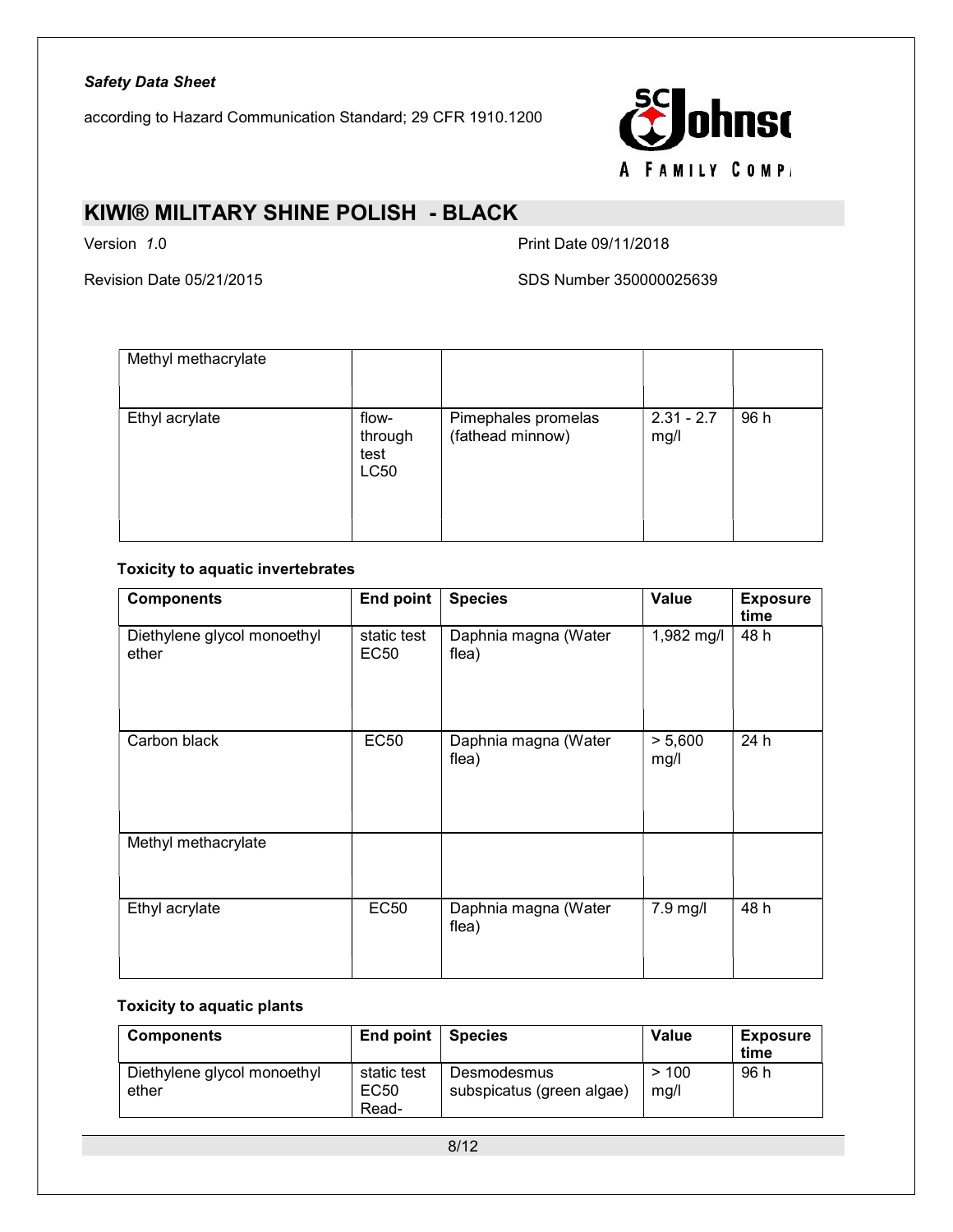according to Hazard Communication Standard; 29 CFR 1910.1200



### KIWI® MILITARY SHINE POLISH - BLACK

Version 1.0 **Print Date 09/11/2018** 

Revision Date 05/21/2015 SDS Number 350000025639

|                     | across<br>(Analogy) |                                          |                  |      |
|---------------------|---------------------|------------------------------------------|------------------|------|
| Carbon black        | EC50                | Desmodesmus<br>subspicatus (green algae) | > 10,000<br>mg/l | 72 h |
| Methyl methacrylate |                     |                                          |                  |      |
| Ethyl acrylate      | EC50                | Desmodesmus<br>subspicatus               | 48 mg/l          | 72 h |

### Persistence and degradability

| Component                            | <b>Biodegradation</b> | <b>Exposure</b><br>time | Summary               |
|--------------------------------------|-----------------------|-------------------------|-----------------------|
| Diethylene glycol monoethyl<br>ether | 100 %                 | 28d                     | Readily biodegradable |
| Carbon black                         | No data available     |                         |                       |
| Methyl methacrylate                  | No data available     |                         |                       |
| Ethyl acrylate                       | No data available     |                         |                       |

### Bioaccumulative potential

| Component                            | <b>Bioconcentration</b><br>factor (BCF) | <b>Partition Coefficient n-</b><br>Octanol/water (log) |
|--------------------------------------|-----------------------------------------|--------------------------------------------------------|
| Diethylene glycol monoethyl<br>ether | 3.162                                   | 0.54                                                   |
| Carbon black                         | No data available                       | No data available                                      |
| Methyl methacrylate                  | No data available                       |                                                        |
| Ethyl acrylate                       | No data available                       | 1.18                                                   |

### **Mobility**

| Component                            | End point         | <b>Value</b> |
|--------------------------------------|-------------------|--------------|
| Diethylene glycol monoethyl<br>ether | No data available |              |
| Carbon black                         | No data available |              |
| Methyl methacrylate                  | No data available |              |
| Ethyl acrylate                       | No data available |              |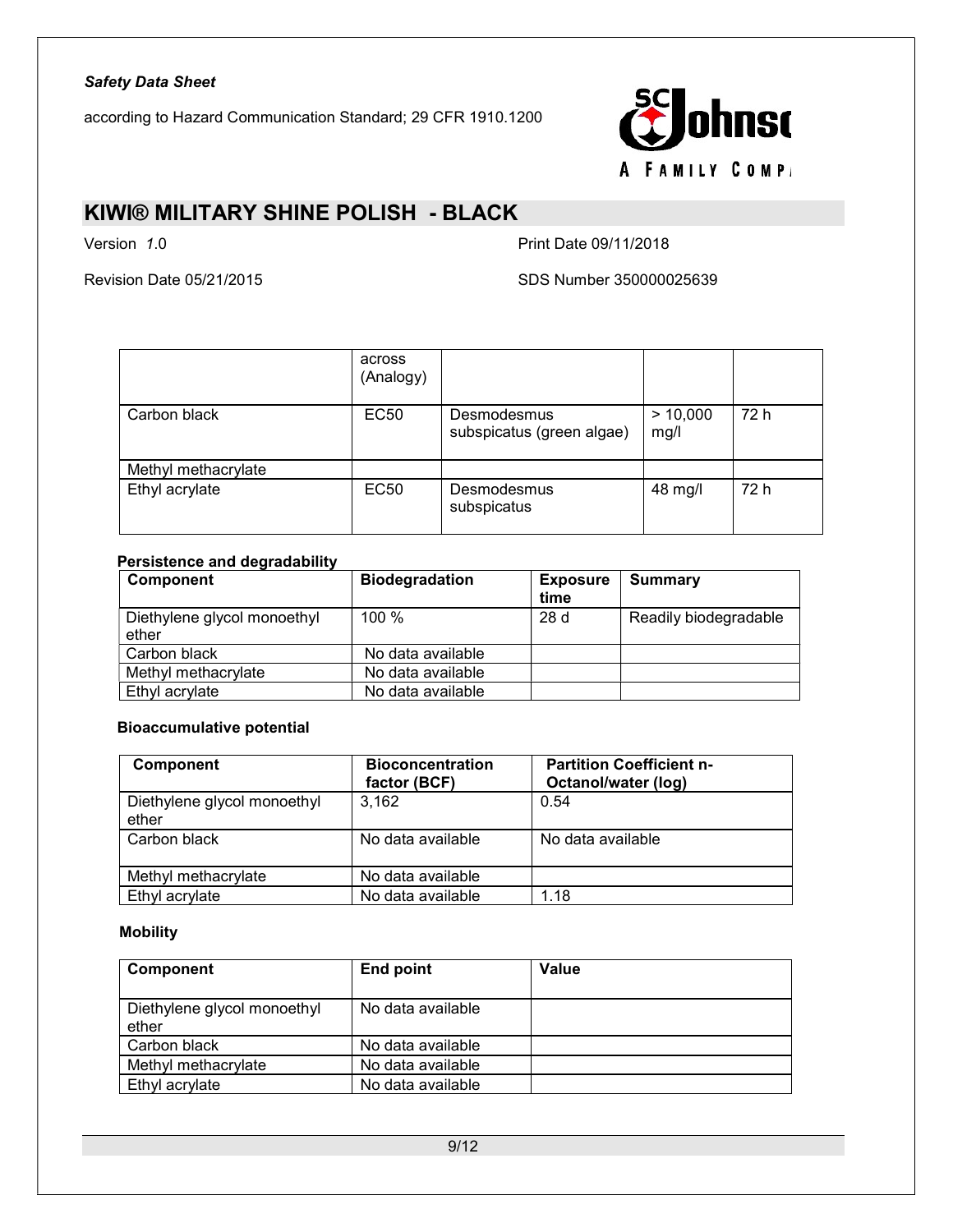according to Hazard Communication Standard; 29 CFR 1910.1200



### KIWI® MILITARY SHINE POLISH - BLACK

Version 1.0 **Print Date 09/11/2018** 

Revision Date 05/21/2015 SDS Number 350000025639

### PBT and vPvB assessment

| Component                            | <b>Results</b>                       |
|--------------------------------------|--------------------------------------|
| Diethylene glycol monoethyl<br>ether | Not fulfilling PBT and vPvB criteria |
| Carbon black                         | Not fulfilling PBT and vPvB criteria |
| Ethyl acrylate                       | Not fulfilling PBT and vPvB criteria |

Other adverse effects : None known.

### 13. DISPOSAL CONSIDERATIONS

 Consumer may discard empty container in trash, or recycle where facilities exist.

### 14. TRANSPORT INFORMATION

Please refer to the Bill of Lading/receiving documents for up-to-date shipping information.

#### Land transport

Not classified as dangerous in the meaning of transport regulations.

#### Sea transport

Not classified as dangerous in the meaning of transport regulations.

#### Air transport

Not classified as dangerous in the meaning of transport regulations.

### 15. REGULATORY INFORMATION

| <b>Notification status</b> | : All ingredients of this product are listed or are excluded from<br>listing on the U.S. Toxic Substances Control Act (TSCA)<br>Chemical Substance Inventory. |
|----------------------------|---------------------------------------------------------------------------------------------------------------------------------------------------------------|
| <b>Notification status</b> | : All ingredients of this product comply with the New Substances<br>Notification requirements under the Canadian Environmental<br>Protection Act (CEPA).      |
|                            | 10/12                                                                                                                                                         |
|                            |                                                                                                                                                               |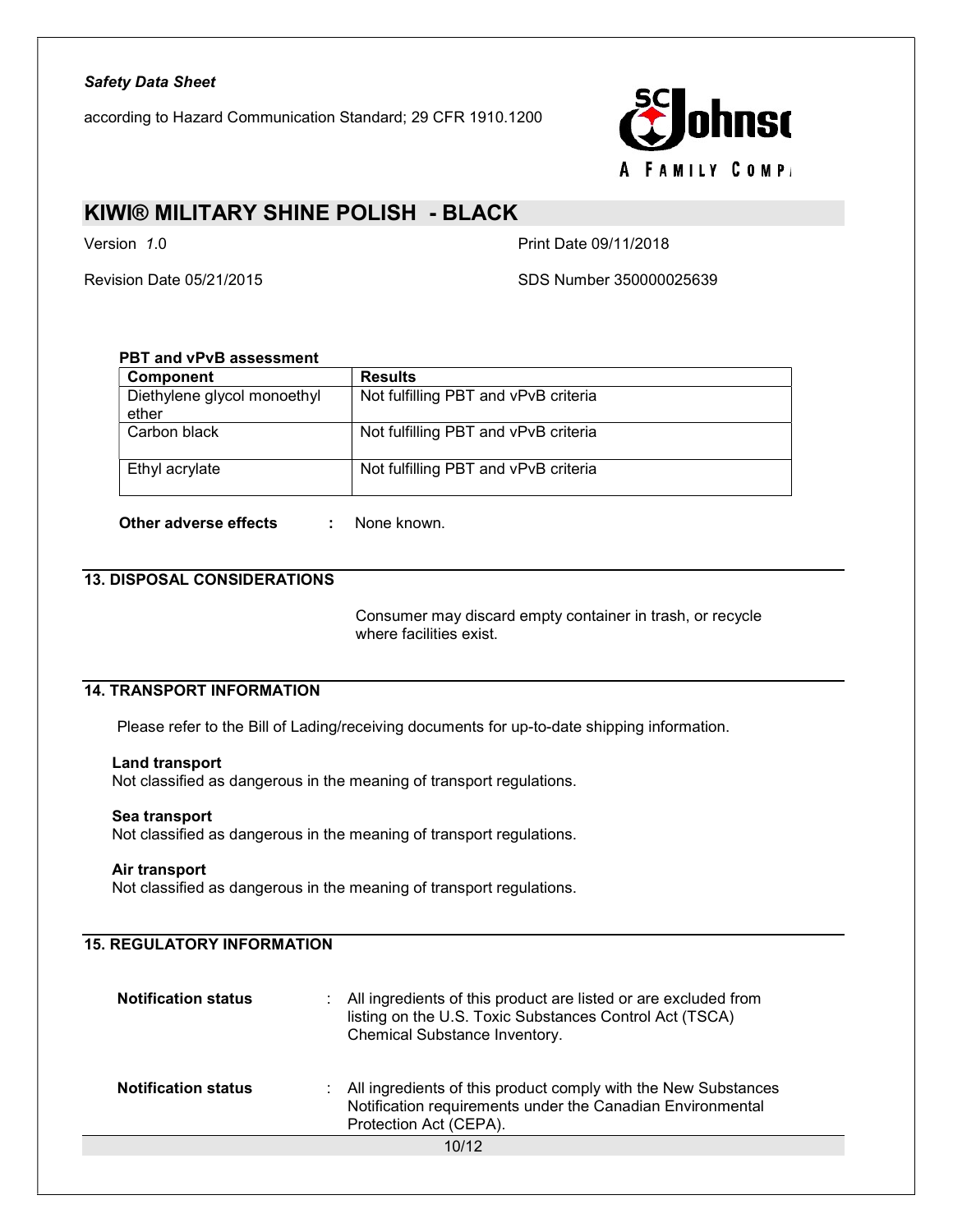according to Hazard Communication Standard; 29 CFR 1910.1200



# KIWI® MILITARY SHINE POLISH - BLACK Version 1.0 **Print Date 09/11/2018** Revision Date 05/21/2015 SDS Number 350000025639

California Prop. 65 : This product is not subject to the reporting requirements under California's Proposition 65.

### 16. OTHER INFORMATION

| <b>HMIS Ratings</b> |   |
|---------------------|---|
| <b>Health</b>       |   |
| <b>Flammability</b> | 0 |
| Reactivity          | 0 |

| <b>NFPA Ratings</b> |      |
|---------------------|------|
| <b>Health</b>       |      |
| <b>Fire</b>         | 0    |
| Reactivity          | 0    |
| <b>Special</b>      | $\,$ |

This information is being provided in accordance with the Occupational Safety and Health Administration (OSHA) regulation (29 CFR 1910.1200). The information supplied is designed for workplaces where product use and frequency of exposure exceeds that established for the labeled consumer use.

### Further information

This document has been prepared using data from sources considered to be technically reliable. It does not constitute a warranty, expressed or implied, as to the accuracy of the information contained herein. Actual conditions of use are beyond the seller's control. User is responsible to evaluate all available information when using product for any particular use and to comply with all Federal, State, Provincial and Local laws and regulations.

| Prepared by | SC Johnson Global Safety Assessment &<br>' Regulatory Affairs (GSARA) |  |
|-------------|-----------------------------------------------------------------------|--|
|             | 11/12                                                                 |  |
|             |                                                                       |  |